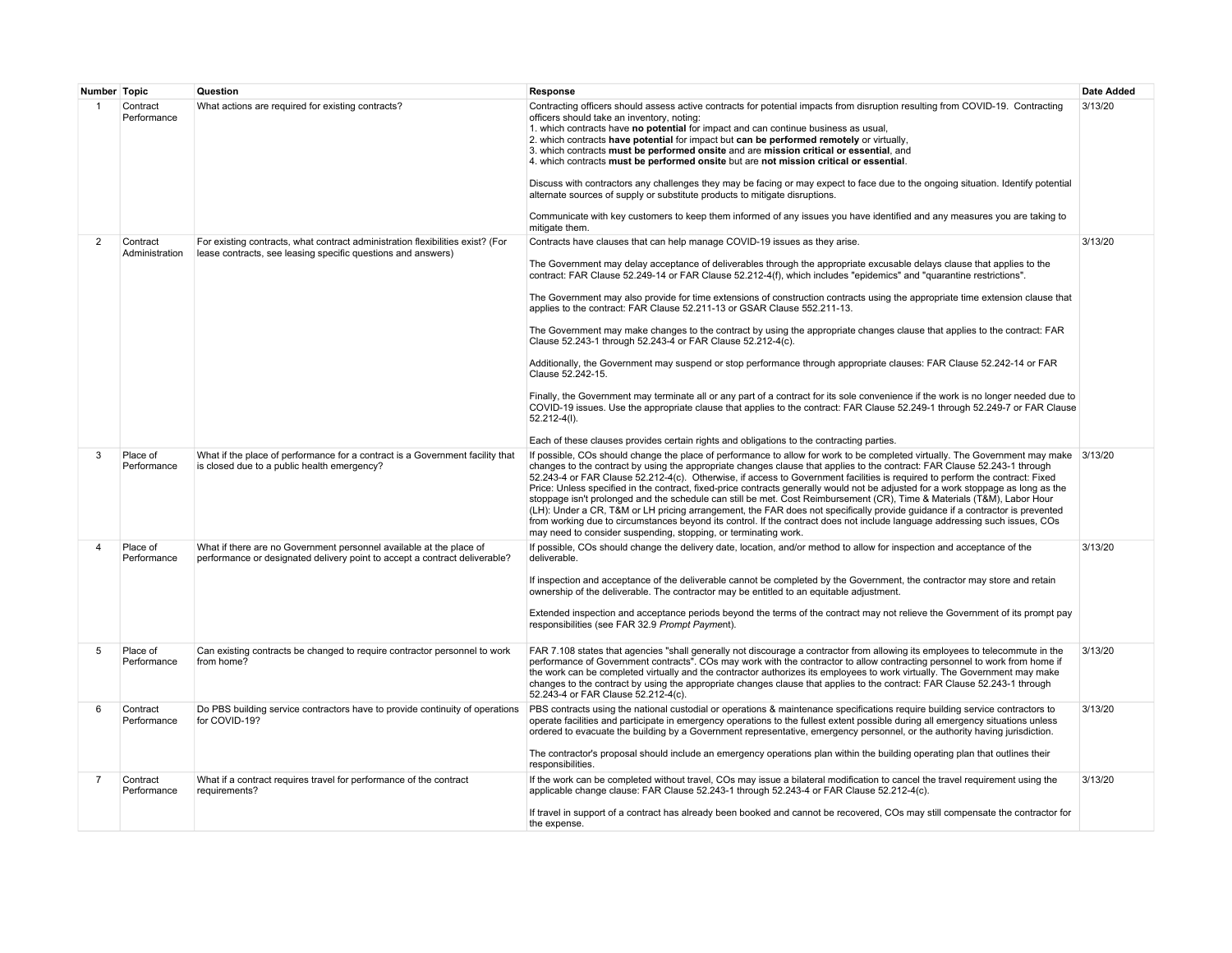| Number Topic |                         | Question                                                                                                                                                                                                                                                                                    | Response                                                                                                                                                                                                                                                                                                                                                                                                                                                                                                                                                                     | <b>Date Added</b> |
|--------------|-------------------------|---------------------------------------------------------------------------------------------------------------------------------------------------------------------------------------------------------------------------------------------------------------------------------------------|------------------------------------------------------------------------------------------------------------------------------------------------------------------------------------------------------------------------------------------------------------------------------------------------------------------------------------------------------------------------------------------------------------------------------------------------------------------------------------------------------------------------------------------------------------------------------|-------------------|
| 8            | Contract<br>Performance | What if contractors are unable to deliver a product because components or<br>parts are not available?                                                                                                                                                                                       | Check to see if the required supplies are available under GSA's Disaster Relief and Emergency Preparedness Schedules on<br>GSA Advantage.                                                                                                                                                                                                                                                                                                                                                                                                                                    | 3/13/20           |
|              |                         |                                                                                                                                                                                                                                                                                             | Consult the Disaster Response Registry via SAM (click "search records" and then click "Disaster Response Registry Search" on<br>the bottom right of the next page) for availability of contractors for distribution of supplies and other emergency relief activities<br>(see FAR 18.102).                                                                                                                                                                                                                                                                                   |                   |
|              |                         |                                                                                                                                                                                                                                                                                             | COs may accept delayed delivery (see FAR Clause 52.249-14 or FAR Clause 52.212-4(f)), and may issue a bilateral modification<br>to the contract using the applicable change clause (see FAR Clause 52.243-1 through 52.243-4 or FAR Clause 52.212-4(c)).                                                                                                                                                                                                                                                                                                                     |                   |
|              |                         |                                                                                                                                                                                                                                                                                             | Additionally, note the acquisition flexibilities permitted for emergencies, such as:<br>- Exception to Full and Open Competition for Urgent Requirements: FAR 6.302-2<br>- Waiver for AbilityOne Advance Notice: FAR 8.712(d)<br>- Waiver of Cargo Preference: FAR 47.502(c)                                                                                                                                                                                                                                                                                                 |                   |
|              |                         |                                                                                                                                                                                                                                                                                             | COs should proactively engage with each contractor to address potential performance issues before they arise. Some issues<br>may require unique solutions and may legitimately increase costs. Consider all options available and use good business<br>judgement to accomplish the mission without endangering the health or safety of the Government and contractor workforce.                                                                                                                                                                                              |                   |
| 9            | Contract<br>Performance | What if service providers cannot perform because subcontractor services or<br>materials they need are not available?                                                                                                                                                                        | COVID-19 may be considered an excusable delay as an "epidemic" (see FAR Clause 52.249-14 or FAR Clause 52.212-4(f)). In 3/13/20<br>accordance with FAR 52.249-14(b) if a prime contractor cannot perform because of the failure of a subcontractor, the contractor<br>may not be at fault unless the subcontracted services were obtainable from other sources.                                                                                                                                                                                                              |                   |
|              |                         |                                                                                                                                                                                                                                                                                             | COs may accept delayed delivery (see FAR Clause 52.249-14 or FAR Clause 52.212-4(f)), and may issue a bilateral modification<br>to the contract using the applicable change clause (see FAR Clause 52.243-1 through 52.243-4 or FAR Clause 52.212-4(c)).                                                                                                                                                                                                                                                                                                                     |                   |
|              |                         |                                                                                                                                                                                                                                                                                             | If mission needs do not permit an extension, no adverse findings should be drawn about the contractor. The contract or order<br>may be terminated for convenience. Additionally, note the acquisition flexibilities permitted for emergencies, such as:<br>- Exception to Full and Open Competition for Urgent Requirements: FAR 6.302-2<br>- Retroactive Overtime Approvals: FAR 22.103-4(i)                                                                                                                                                                                |                   |
|              |                         |                                                                                                                                                                                                                                                                                             | COs should proactively engage with your contractor to address potential performance issues before they arise. Some issues<br>may require unique solutions and may legitimately increase costs. Consider all options available and use good business<br>judgement to accomplish the mission without endangering the health or safety of the Government and contractor workforce.                                                                                                                                                                                              |                   |
| 10           | Compensation            | Can a contractor be compensated for additional personal protective<br>equipment (PPE) that they feel is necessary to perform a contract?                                                                                                                                                    | Yes, in some cases. The COR should review the contractor's request, determine if the request is within scope and make<br>recommendations to the CO regarding technical and cost issues. COs may consider the request in the context of the contractor's<br>COVID-19 epidemic continuity plan, if available. Consider all options available and use good business judgement to accomplish<br>the mission without endangering the health or safety of the Government and contractor workforce.                                                                                 | 3/13/20           |
| 11           | Compensation            | Are contractors entitled to compensation for idle staff costs, shut-down/start-<br>up costs, etc., if performance is not possible due to the Government's<br>unavailability (i.e., the Government facility is closed, Government personnel<br>are not available to accept the deliverable)? | Unless specified in the contract, fixed-price contracts generally would not be adjusted for a work stoppage as long as the<br>stoppage isn't prolonged. If performance is not possible due to Government unavailability, adjustments may need to be made in<br>the performance dates and for any increases in the cost of performance in accordance with the applicable changes clause.                                                                                                                                                                                      | 3/13/20           |
|              |                         |                                                                                                                                                                                                                                                                                             | Under a cost reimbursement, time-and-materials or labor hour pricing arrangement, the FAR does not specifically provide<br>guidance if a contractor is prevented from working due to circumstances beyond its control. However, unless the contract<br>contains language addressing such issues, the governing clauses at FAR 52.216-8, FAR 52.232-7, and FAR 52.212-4(i) do not<br>authorize payment for direct labor hours not performed.                                                                                                                                  |                   |
|              |                         |                                                                                                                                                                                                                                                                                             | COs should proactively engage with each contractor to address potential performance issues before they arise. Some issues<br>may require unique solutions and may legitimately increase costs. Consider all options available and use good business<br>judgement to accomplish the mission without endangering the health or safety of the Government and contractor workforce.                                                                                                                                                                                              |                   |
| 12           | Contract<br>Performance | Can a contract period of performance be extended due to COVID-19 impacts<br>to a contract?                                                                                                                                                                                                  | Yes, the Government may make changes to the period of performance by using the appropriate changes clause that applies to<br>the contract: FAR Clause 52.243-1 through 52.243-4 or FAR Clause 52.212-4(c). Note that COVID-19 may be considered an<br>excusable delay as an "epidemic" (see FAR Clause 52.249-14 or FAR Clause 52.212-4(f)). As such, the contract period of<br>performance may be changed without having to use the option to extend clause (see FAR Clause 52.217-8). The contractor may<br>also be entitled to an equitable adjustment in contract terms. | 3/13/20           |
| 13           | Payments                | If the Government suspends or stops work, can a contractor still get paid?                                                                                                                                                                                                                  | Yes. Payments may be made in accordance with the terms and conditions of the contract for items delivered and accepted by the 3/13/20<br>Government prior to the suspension or stop-work order. Contractors may also be entitled to an equitable adjustment for<br>additional costs associated with the suspension or stop-work order (see FAR Clause 52.242-14 Suspension of Work or FAR<br>Clause 52.242-15 Stop-Work Order).                                                                                                                                              |                   |
|              |                         |                                                                                                                                                                                                                                                                                             | In the event items are not provided or required by the Government because of COVID-19, payment reductions may be computed.                                                                                                                                                                                                                                                                                                                                                                                                                                                   |                   |
|              |                         |                                                                                                                                                                                                                                                                                             | COs should consider other alternatives such as delaying deliverables and should consider the costs of start-up before<br>suspending or stopping work, i.e., is it in the Government's best interest to continue with the existing contractor for a short-term<br>emergency period rather than shut-down and start-up again later.                                                                                                                                                                                                                                            |                   |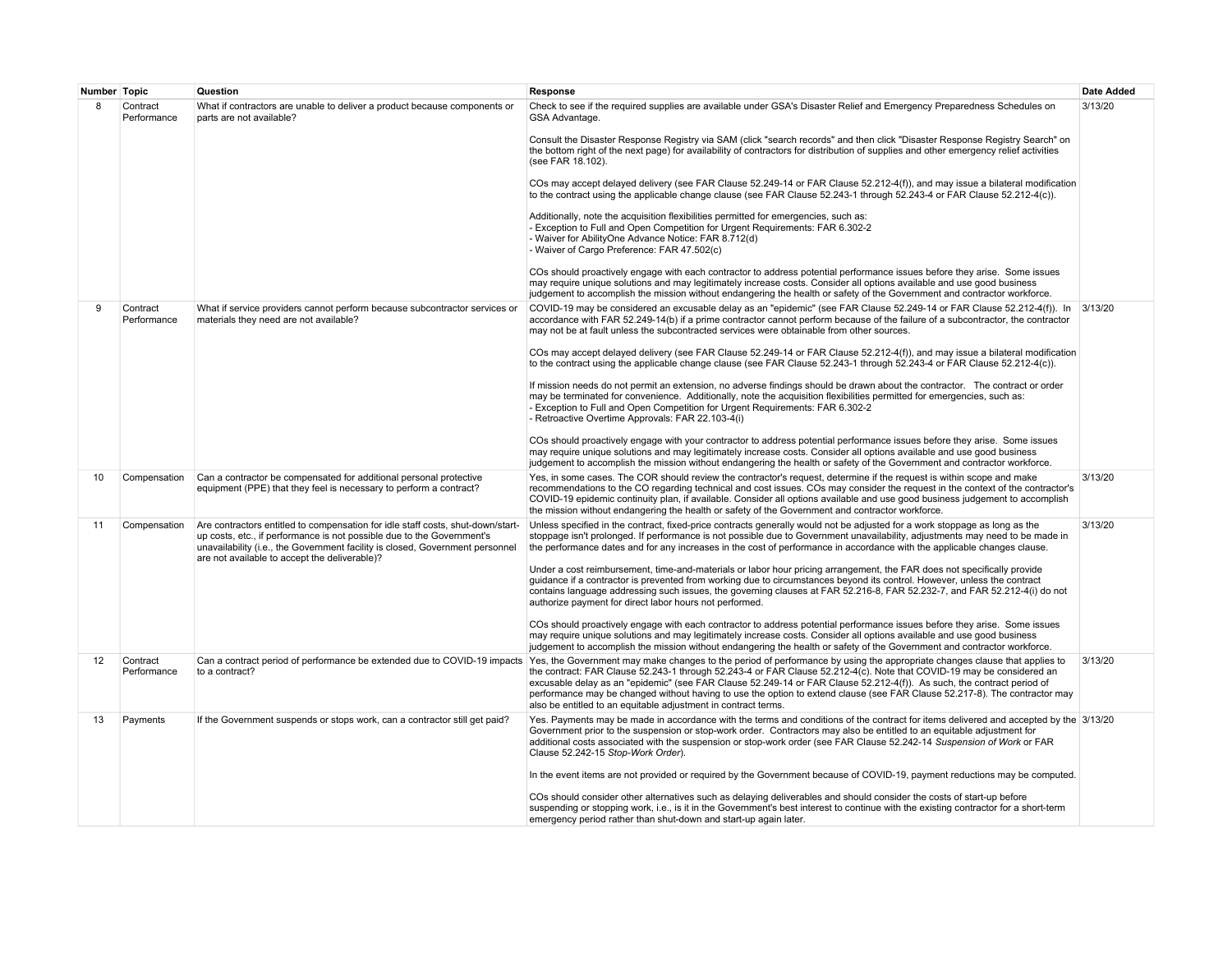| Number Topic |                            | Question                                                                                                                                                                                                          | Response                                                                                                                                                                                                                                                                                                                                                                                                                                                                                                                                                                                                                                                                                                                                                                                                                                                                                                                                                                                                                                                                                                                                                                                                                                                                                       | <b>Date Added</b> |
|--------------|----------------------------|-------------------------------------------------------------------------------------------------------------------------------------------------------------------------------------------------------------------|------------------------------------------------------------------------------------------------------------------------------------------------------------------------------------------------------------------------------------------------------------------------------------------------------------------------------------------------------------------------------------------------------------------------------------------------------------------------------------------------------------------------------------------------------------------------------------------------------------------------------------------------------------------------------------------------------------------------------------------------------------------------------------------------------------------------------------------------------------------------------------------------------------------------------------------------------------------------------------------------------------------------------------------------------------------------------------------------------------------------------------------------------------------------------------------------------------------------------------------------------------------------------------------------|-------------------|
| 14           | Contract<br>Administration | Can part or all of a contract be de-scoped or terminated as a result of<br>COVID-19 impacts? (For lease contracts, see leasing specific questions and<br>answers)                                                 | Yes. The Government may terminate all or any part of a contract for its sole convenience, considering whether the work is no<br>longer needed due to COVID-19 issues, through the appropriate clause that applies to the contract: FAR Clause 52.249-1<br>through 52.249-7 or FAR Clause 52.212-4(I). Each of these clauses provides certain rights and obligations to the contracting<br>parties.<br>COs should engage with each contractor to address potential performance issues, some may require unique solutions. COs<br>should consider other alternatives such as delaying deliverables and should consider the costs of reprocurement before<br>terminating all or any part of a contract, i.e., is it in the Government's best interest to continue with the existing contractor for a<br>short-term emergency period rather than resolicit, onboard and transition to a possible new contractor later. Consider all options<br>available and use good business judgement to accomplish the mission without endangering the health or safety of the<br>Government and contractor workforce.<br>In the case of partial or complete termination for convenience, paragraph 6(b) of GSA Order ADM 5000.4A requires coordination<br>with assigned legal counsel prior to taking action. | 3/13/20           |
| 15           | New Contracts              | For new contract actions, what acquisition flexibilities exist? (For lease<br>contracts, see leasing specific questions and answers)                                                                              | The FAR includes many acquisition flexibilities that are available to the contracting officer when certain conditions are met. These 3/13/20<br>acquisition flexibilities do not require an emergency declaration under the Stafford Act (see Questions 3 and 4). See FAR<br>Subpart 18.1 and the Acquisition Portal Emergency Acquisition page for more details. A few highlights include:<br>- Exception to Full and Open Competition for Urgent Requirements: FAR 6.302-2<br>- Exemption for <b>SAM Registration</b> : FAR 4.1102(a)<br>- Waiver for AbilityOne Advance Notice: FAR 8.712(d)<br>- Nonenforcement of Qualification List Requirements: FAR 9.206-1(b)<br>- Retroactive Overtime Approvals: FAR 22.103-4(i)<br>- Exemption from Electronic Funds Transfer Requirements: FAR 32.1103(e)<br>- Waiver of Cargo Preference: FAR 47.502(c)                                                                                                                                                                                                                                                                                                                                                                                                                                          |                   |
| 16           | Contract<br>Performance    | Can a plan for continuing contract services be incorporated into existing<br>contracts?                                                                                                                           | Yes. While many of GSA's owned buildings already have custodial pandemic plans for continued operations, other contracts may 3/17/20<br>not. COs may request contractors to submit a plan that safequards its employees and provides for continued operations<br>considering the COVID-19 epidemic. If this plan isn't already included in the contract, the CO will need to work with the contractor<br>to obtain a plan that outlines the steps the contractor will take to prevent and reduce the spread and mitigate the potential effect<br>of COVID-19 on operations. Given the unpredictable length and severity of COVID-19, the contractor's plan should consider their<br>planned actions relative to the periods and phases of a pandemic as described by the World Heath Organization, see https:<br>//www.who.int/influenza/resources/documents/pandemic phase descriptions and actions.pdf.<br>If the plan changes the contract's price or performance time, either directly as part of the change or indirectly by adjusting the<br>conditions of performance, the contractor may be entitled to an equitable adjustment.                                                                                                                                                       |                   |
| 17           | Contract<br>Administration | What authority does the Government have in dealing with sick (or potentially<br>sick) contractor personnel working in a Government facility? (For lease<br>contracts, see leasing specific questions and answers) | Unless the contract is for personal services (which is rare), Government employees should not provide direction to a contractor<br>employee. As with all contract administration issues. Government employees may communicate this as a performance concern<br>to the contracting officer. Contracting officers may share the concern with the contractor management point of contact.                                                                                                                                                                                                                                                                                                                                                                                                                                                                                                                                                                                                                                                                                                                                                                                                                                                                                                         | 3/17/20           |
| 18           | Contract<br>Performance    | Can contractors take home Government furnished equipment (GFE) to<br>facilitate telework?                                                                                                                         | Yes, COs may provide provide GFE to contractors when it is clearly demonstrated to be in the Government's best interest and<br>the other factors at FAR 45.102(b) apply. Contractor use of GFE at home is not precluded by the FAR. Contracts must be<br>modified to include the applicable clause listed at FAR 45.107 if not already included. COs should ensure that the contractor's<br>property management system can adequately track and account for all GFE as required by the applicable clause listed at FAR<br>45.107. All security procedures to issue GFE to contractor employees must be followed prior to issuing GFE per Acquisition<br>Letter MV-19-04 (https://www.gsa.gov/cdnstatic/MV-19-04 0.pdf).                                                                                                                                                                                                                                                                                                                                                                                                                                                                                                                                                                        | 3/18/20           |
| 19           | Emergency<br>Acquisition   | Has the Coronavirus Disease 2019 (COVID-19) been declared an<br>emergency?                                                                                                                                        | The Coronavirus Disease 2019 (COVID-19) has been declared an emergency by the President on March 13, 2020. COVID-19<br>has also been declared a pandemic by the World Health Organization on March 11, 2020, and a public health emergency by the<br>Secretary of Health and Human Services on January 31, 2020. See SPE Memos SPE-2020-06 and SPE-2020-07 for additional<br>acquisition flexibilities.                                                                                                                                                                                                                                                                                                                                                                                                                                                                                                                                                                                                                                                                                                                                                                                                                                                                                        | 3/18/20           |
| 20           | Emergency<br>Acquisition   | Have procurement thresholds been raised?                                                                                                                                                                          | The Coronavirus Disease 2019 (COVID-19) has been declared an emergency by the President on March 13, 2020. See SPE<br>Memo SPE-2020-07 for emergency acquisition flexibilities, including increasing the micropurchase and simplified acquisition<br>thresholds for applicable procurements.                                                                                                                                                                                                                                                                                                                                                                                                                                                                                                                                                                                                                                                                                                                                                                                                                                                                                                                                                                                                   | 3/18/20           |
| 21           | Leasing                    | Can a tenant agency (not GSA) in a GSA leased space seperately acquire<br>cleaning services through their own service contract?                                                                                   | Yes, under certain conditions. If there is a confirmed or suspected case of COVID-19 occuring within the leased space, the<br>customer tenant agency must immediately notify the GSA Property Manager. GSA will then contact the lessor and then either<br>request a "detailed cleaning and disinfection" of the space or grant authority to the tenant to utilize their own contractor where<br>appropriate.                                                                                                                                                                                                                                                                                                                                                                                                                                                                                                                                                                                                                                                                                                                                                                                                                                                                                  | 3/18/20           |
| 22           | Leasing                    | For existing lease contracts, what contract administration flexibilities exist?                                                                                                                                   | On a case-by-case basis, the Lease Contracting Officer (LCO) may make changes to the lease by invoking the "Changes" clause 3/18/20<br>in the General Clauses. Invoking the "Changes" clause will involve a bi-lateral modificaiton to the lease contract. For the<br>purposes of the Government's response to the Coronavirus, such changes would typically involve additional cleaning for leased<br>buildings.                                                                                                                                                                                                                                                                                                                                                                                                                                                                                                                                                                                                                                                                                                                                                                                                                                                                              |                   |
| 23           | Leasing                    | Can part or all of a lease contract be de-scoped or terminated as a result of<br>COVID-19 impacts?                                                                                                                | With respect to de-scoping, refer to the "Changes" and "Proposals for Adjustment" clauses as contained in the General Clauses. 3/18/20<br>With respect to termination, GSA leases may contain termination rights but they do not include a termination for convenience<br>clause.                                                                                                                                                                                                                                                                                                                                                                                                                                                                                                                                                                                                                                                                                                                                                                                                                                                                                                                                                                                                              |                   |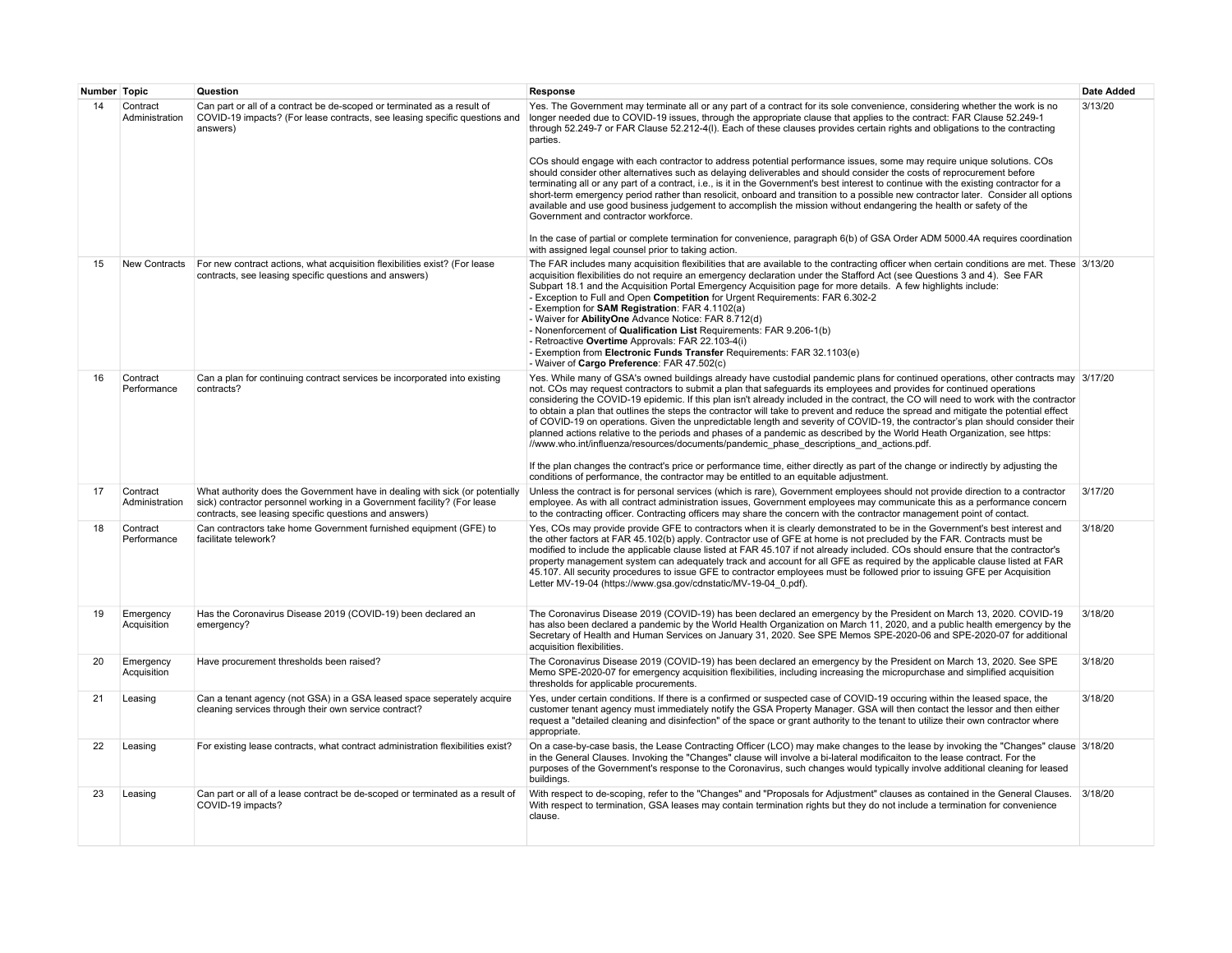| Number Topic |                          | Question                                                                                                                                                                                                                                                                                                                                                                | Response                                                                                                                                                                                                                                                                                                                                                                                                                                                                                                                                                                                                                                                                                                                                                                                                                                                                                                                                                              | Date Added |
|--------------|--------------------------|-------------------------------------------------------------------------------------------------------------------------------------------------------------------------------------------------------------------------------------------------------------------------------------------------------------------------------------------------------------------------|-----------------------------------------------------------------------------------------------------------------------------------------------------------------------------------------------------------------------------------------------------------------------------------------------------------------------------------------------------------------------------------------------------------------------------------------------------------------------------------------------------------------------------------------------------------------------------------------------------------------------------------------------------------------------------------------------------------------------------------------------------------------------------------------------------------------------------------------------------------------------------------------------------------------------------------------------------------------------|------------|
| 24           | Leasing                  | For leased space, are lessors responsible for certifying the space is cleaned<br>sufficiently for COVID-19?                                                                                                                                                                                                                                                             | For situations where "detailed cleaning and disinfection" or "routine cleaning and disinfection" are required in leased space,<br>contractors are not required to "certify" that the space has been cleaned. They are, however, responsible to abide by the terms<br>and conditions of the Government contract.                                                                                                                                                                                                                                                                                                                                                                                                                                                                                                                                                                                                                                                       | 3/18/20    |
| 25           | <b>Rated Orders</b>      | Do Government orders receive priority over commercial orders?                                                                                                                                                                                                                                                                                                           | Generally, no. However, under certain circumstances once a national emergency has been declared by the President Federal<br>customers may receive priority over other customers when the order is specifically labeled as a "rated" order under the Defense<br>Priorities Allocation System (DPAS). Under Title I of the Defense Production Act of 1950 (50 U.S.C. App. 2061), delegated<br>agencies may obtain preferential acceptance and performance of contracts and orders supporting certain approved national<br>defense and energy programs and to allocate materials, services, and facilities in such a manner as to promote these approved<br>programs. FAR subpart 11.6 and GSAM 511.6 outline the general policies and procedures for placing "rated" orders, and specific<br>quidance for the COVID-19 response rated orders is covered through Acquisition Letter MV-20-05.                                                                            | 3/25/20    |
| 26           | <b>Rated Orders</b>      | support the Government's COVID-19 response?                                                                                                                                                                                                                                                                                                                             | Does GSA have authority to use the DPAS System for priority rated orders to Yes, but the authority is limited to one office in FAS, and limited to specific types of items. On March 14, 2020 DHS determined<br>GSA's emergency response program for COVID-19 was eligible for use of DPAS. On March 16, 2020, DOC gave rating<br>authorization to GSA to use the DPAS system to provide telework equipment and cleaning supplies for COVID-19. On March 17,<br>2020, the GSA Administrator delegated the authority to place DO priority rated orders to the FAS Commisioner and the GSS<br>Central Office Acquisition Division (QSAB) within the Office of General Supplies and Services. See Acquisition Letter MV-20-05<br>for more details on GSA's approved use of the DPAS System.                                                                                                                                                                              | 3/25/20    |
| 27           | <b>Rated Orders</b>      | Do Schedule contracts include the DPAS rating clause FAR 52.211-15? Can<br>orders under Schedule contracts carry a DPAS priority rating?                                                                                                                                                                                                                                | Schedule contracts do not include the DPAS rating clause at FAR 52.211-15. However, orders placed under Schedule contracts<br>can carry a DPAS priority rating if the clause is included at the order level. Agencies must be deemed eligible by the the<br>Department of Homeland Security (DHS) and receive authority from the Department of Commerce (DOC) to place rated orders.<br>The DPAS priority rating is limited to products authorized by the DOC.<br>The FAS Commissioner and the GSS Central Office Acquisition Division received authorization from DHS on March 14, 2020<br>and DOC on March 16, 2020, to carry a DPAS priority for cleaning supplies and telework equipment. See Acquisition Letter MV-<br>20-05 for more details on GSA's approved use of the DPAS System.                                                                                                                                                                          | 3/25/20    |
| 28           | Leasing                  | Do the increased procurement thresholds from SPE Memo SPE-2020-07<br>apply to PBS leasing?                                                                                                                                                                                                                                                                              | Yes. GSAM 570.102 defines simplified lease acquisition threshold (SLAT) to mean simplified acquisition threshold (SAT) per the 3/25/20<br>FAR. So, for leasehold procurements related to COVID-19, the SLAT is \$750,000 (average annual amount of rent for the term of<br>the lease, including option periods and excluding the cost of services). Per the SPE memo, this increase in SLAT only applies to<br>lease procurements for "direct purposes of the response to Coronavirus Disease 2019".<br>The SPE memo also states that "The threshold for simplified procedures for certain commercial items, including the acquisition of<br>leasehold interests in real property, is increased to \$13 million (see FAR 13.500(c) and 18.202(d))." The reference to "leasehold<br>interests" in this sentence is only referring to leases of commercial items or supplies. Leasehold interests as discussed at GSAM<br>Part 570 are not considered commercial items. |            |
| 29           | Acquisition<br>Workforce | Now that thresholds are increased under the COVID-19 emergency<br>declaration, do new warrants need to be issued to COs at the new threshold<br>level?                                                                                                                                                                                                                  | No, there is not a need for new warrants to be issued. SPE Memorandum 2020-07 increased thresholds for procurements related 4/15/20<br>to COVID-19 response. If the warrant states a threshold limit like the Simplified Acquisition Threshold, the authorities<br>automatically increase with the threshold incease. Work executed would need to comply with GSA guidance as published for the<br>response to COVID-19 and use the proper FPDS code; the SPE memo provides such authority.                                                                                                                                                                                                                                                                                                                                                                                                                                                                           |            |
| 30           | Acquisition<br>Workforce | In SPE Memo 2020-07, dated March 14, 2020, Subject: Emergency<br>Acquisition Flexibilities for Novel Coronavirus Disease 2019 (COVID-19),<br>specific increases in purchasing thresholds were authorized to accommodate<br>procurements in support of the response to COVID-19, should existing<br>warrants be increased temporarily to accommodate the new thresholds? | Consistent with the GSA Contracting Officer Warrant Program (COWP) practices and procedures for disaster support, Bureau<br>Warrant Managers (BWMs) will not need to issue temporary warrants to increase authorities for work in support of COVID-19.<br>The SPE memo provides authorization sufficiency for purchases under the increased threshold for the period(s) specified.<br>Further please do not send warrant invitations for new warrants, as they are not necessary.                                                                                                                                                                                                                                                                                                                                                                                                                                                                                     | 4/15/20    |
| 31           | Acquisition<br>Workforce | What if the HCA had already planned to increase a contracting officer's<br>warrant threshold, prior to COVID-19?                                                                                                                                                                                                                                                        | In GSA, warrants are issued pursuant to organizational need. If the HCA needs to increase a warrant threshold for reqular<br>operational needs (non COVID-19), the Bureau Warrant Manager (BWM) would use the appropriate FAITAS Warrant Module<br>Template for the applicable level, as described in the GSA FAITAS Warrant Module Training Guide. Again, new warrants for<br>existing COs are not needed solely based on COVID-19 response work.                                                                                                                                                                                                                                                                                                                                                                                                                                                                                                                    | 4/15/20    |
| 32           | Acquisition<br>Workforce |                                                                                                                                                                                                                                                                                                                                                                         | If there is an organizational need for procurement analysts or other non-warral Only duly appointed contracting officers can bind the government. This means that HCAs only issue warrants to eligible<br>acquisition professionals who are then authorized to sign on behalf of GSA. However, there is a plethora of acquisition-related<br>work that can be performed by knowledgeable acquisition subject matter experts that does not require a warrant. This includes,<br>but is not limited to: acquisition planning, performing market research, drafting statements of work (SOW), drafting statements of<br>objectives (SOO), submitting a purchase request, as well as reviewing a contract file, or other related activities.                                                                                                                                                                                                                              | 4/15/20    |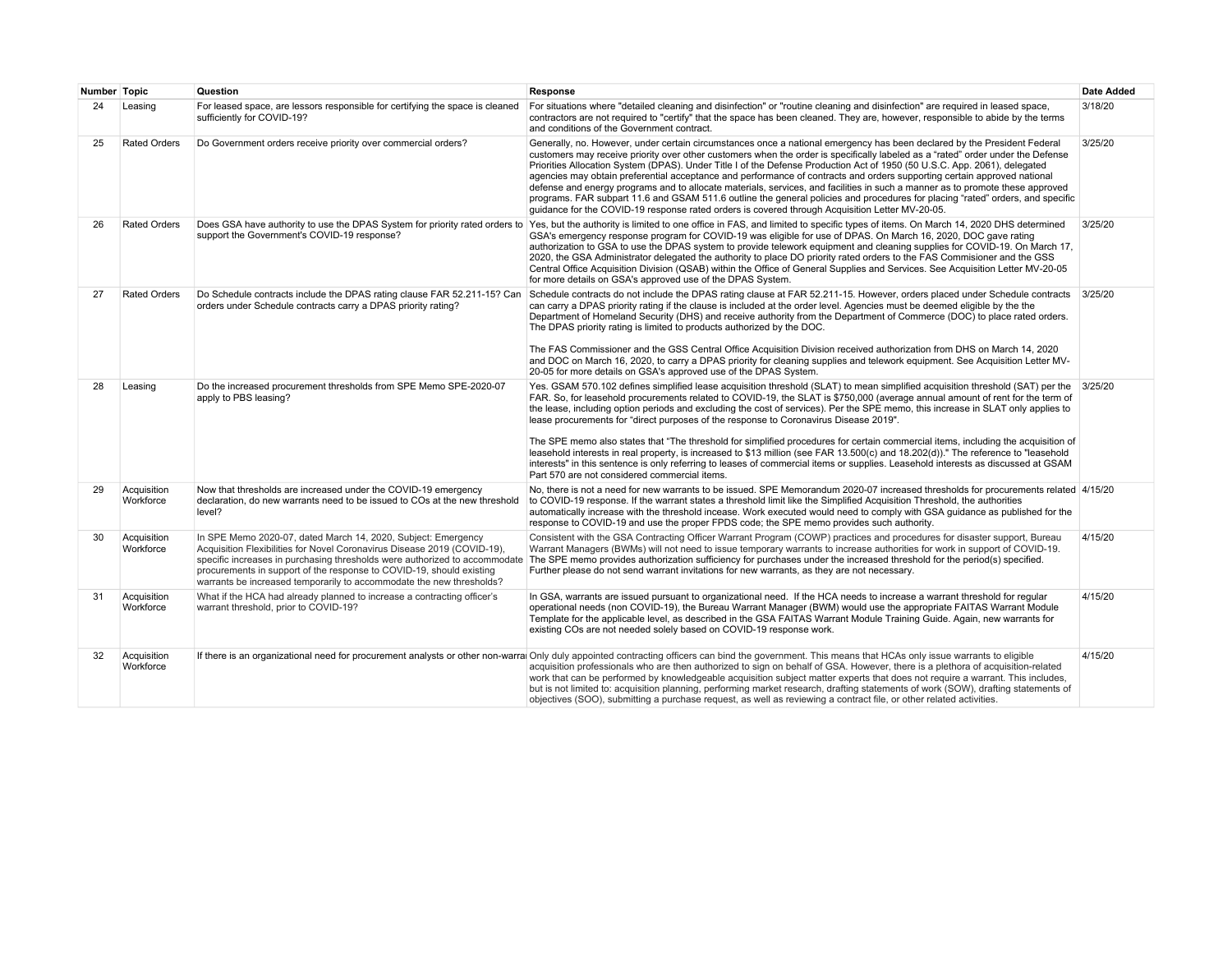| Number Topic |                          | Question                                                                                                                                                              | Response                                                                                                                                                                                                                                                                                                                                                                                                                                                                                                                                                                                                                                                                                                                                                                                                                                                                                                                                                                                                                                                                                                                                                                                                                                                                                                                                                                                                                                                                                                                                                            | Date Added |
|--------------|--------------------------|-----------------------------------------------------------------------------------------------------------------------------------------------------------------------|---------------------------------------------------------------------------------------------------------------------------------------------------------------------------------------------------------------------------------------------------------------------------------------------------------------------------------------------------------------------------------------------------------------------------------------------------------------------------------------------------------------------------------------------------------------------------------------------------------------------------------------------------------------------------------------------------------------------------------------------------------------------------------------------------------------------------------------------------------------------------------------------------------------------------------------------------------------------------------------------------------------------------------------------------------------------------------------------------------------------------------------------------------------------------------------------------------------------------------------------------------------------------------------------------------------------------------------------------------------------------------------------------------------------------------------------------------------------------------------------------------------------------------------------------------------------|------------|
| 33           | Acquisition<br>Workforce | The HCA is considering the issuance of temporary (interim) warrants to<br>eligible acquisition professionals who will be executing operational<br>an interim warrant? | Bureau Warrant Managers (BWMs) must follow the existing COWP requirements and processes for issuing interim warrants. As<br>a reminder the following apply:<br>contracting work in support of COVID-19. What is the process for issuance of (1) Interim warrants may be issued to new warrant holders for a temporary period.<br>(2) There are no changes to the current COWP processes.<br>(3) All interim warrant applicants must meet the requirements for the applicable warrant type and level.<br>(4) For the warrant invitation, BWMs must use the appropriate warrant template; the expiration date would be needed for the<br>interim warrant. For COVID-19, we are suggesting 18 months from the issuance date.<br>(5) If an applicant for an interim warrant does not meet the criteria for the warrant being sought, the HCA must first obtain an<br>approved SPE waiver, prior to issuance of the interim warrant.<br>COWP requirements are located at https://docs.google.com/spreadsheets/d/1D2oiFTjs-<br>X0sQaLUlssKXKpj4dJ1s4emUz2rhp3lUqM/edit#gid=2108402981.<br>COWP waiver information is located at https://insite.gsa.gov/topics/acquisition-purchases-and-payments/acquisition-<br>portal/acquisition-career-management/gsa-warrant-program/contracting-officer-warrant-program#Waivers.                                                                                                                                                                                                                                                    | 4/15/20    |
| 34           | Acquisition<br>Workforce | Our office is being asked to perform work for another region or business line.<br>can we issue a second warrant to an existing Contracting Officer?                   | In GSA, warrants are issued by each Head of Contracting Activity (HCA) based on the geographical or business line<br>responsibility of that region or business line's contracting authority. When work (outside of the region or business line) is being<br>assigned to contracting officers (COs) with a regional or business line warrant, a secondary warrant is required. Secondary<br>warrants are issued to COs to support another bureau outside of the CO's region/home bureau. Secondary warrants must be<br>issued manually by the gaining bureau (guest bureau). There must be an understanding/agreement between the two HCAs.<br>Within PBS, COs' with a National Warrant do not require a secondary warrant. They are authorized to execute work across PBS<br>in accordance with the PIB operational quidance.                                                                                                                                                                                                                                                                                                                                                                                                                                                                                                                                                                                                                                                                                                                                       | 4/15/20    |
| 35           | Acquisition<br>Workforce | Our office is being asked to perform work for another region, can we issue a<br>National Warrant to Contracting Officers who will perform this work?                  | National Warrants are only authorized for issuance to eligible contracting and leasing professionals within the Public Building<br>Service. National Acquisition Warrants and National Leasing Warrants have unique requirements. When seeking a new National<br>Warrant, please follow the Bureau Warrant Managers guidance posted on the GSA Acquisition Portal/National Acquisition<br>Warrants and/or National Leasing Warrants.<br>Note: Agency policy does not accommodate waivers for National Warrants.<br>National Warrant information is located at: https://insite.gsa.gov/topics/acquisition-purchases-and-payments/acquisition-<br>portal/acquisition-career-management/gsa-warrant-program/contracting-officer-warrant-program#PBSNationalWarrants.                                                                                                                                                                                                                                                                                                                                                                                                                                                                                                                                                                                                                                                                                                                                                                                                   | 4/15/20    |
| 36           | Acquisition<br>Workforce | What is GSA's policy on expediting requests for COWP waivers in support of<br>COVID-19?                                                                               | The Office of Acquisition Policy is on alert for all incoming acquisition workforce actions in support of COVID-19. Please follow<br>the procedures as shown here to request a COWP waiver for a regional or business line warrant.                                                                                                                                                                                                                                                                                                                                                                                                                                                                                                                                                                                                                                                                                                                                                                                                                                                                                                                                                                                                                                                                                                                                                                                                                                                                                                                                 | 4/15/20    |
| 37           | Acquisition<br>Workforce | I have applied for the Contingency Contracting Corps (CCC). If the CCC is<br>activated will I need a new warrant?                                                     | If activated, the executive agency in charge of the CCC will be able to provide guidance on warrants. Section 870 of S. 3001, of<br>the Duncan Hunter National Defense Authorization Act for Fiscal Year 2009 amended The Office of Federal Procurement Policy<br>Act (41 U.S.C. 403 et seg.) and created the Contingency Contracting Corps, designating GSA as the lead agency. While GSA<br>manages the Corps, the Director of the Office of Management and Budget (OMB) activates the Corps upon request by an<br>executive agency.                                                                                                                                                                                                                                                                                                                                                                                                                                                                                                                                                                                                                                                                                                                                                                                                                                                                                                                                                                                                                              | 4/15/20    |
| 38           | <b>TAA</b>               | Do restrictions under the Trade Agreements Act (TAA) apply to purchases<br>made in support of emergency situations?                                                   | Refer to FAR Subpart 25.4 for applicability of the trade agreements, including exceptions, dollar thresholds, etc. Note that TAA<br>does not apply to all acquisitions, as the value of the acquisition is a determining factor in the applicability of the TAA.<br>In addition, FAR Subpart 18.1 identifies acquisition flexibilities that are available to COs when certain conditions are met. FAR<br>18.119 addresses trade agreements, stating, "The policies and procedures of FAR 25.4 may not apply to acquisitions not<br>awarded under full and open competition (see 25.401(a)(5))." For example, sole source acquisitions justified in accordance with<br>FAR 13.501(a) or other acquisitions not using full and open competition procedures (i.e., as authorized by FAR subpart 6.2 or<br>6.3) may preclude the use of FAR 25.4 procedures.<br>In addition, SPE Memo SPE-2020-11 determined there is not a sufficient supply of necessary cleaning supplies and PPE<br>supplies available from trade agreements compliant sources and makes an exception determination under the Trade Agreement<br>Act statute for GSA contracts, allowing GSA to temporarily procure non-compliant products. The exception determination is valid<br>until July 1, 2020. It also recognizes that due to the great disruption in the supply chain, other items may also not be available. It<br>sets out a process to add items to the non-availability determination. FAS PAP 2020-06 outlines implementing instructions for this<br>determination on GSA Schedules. | 4/15/20    |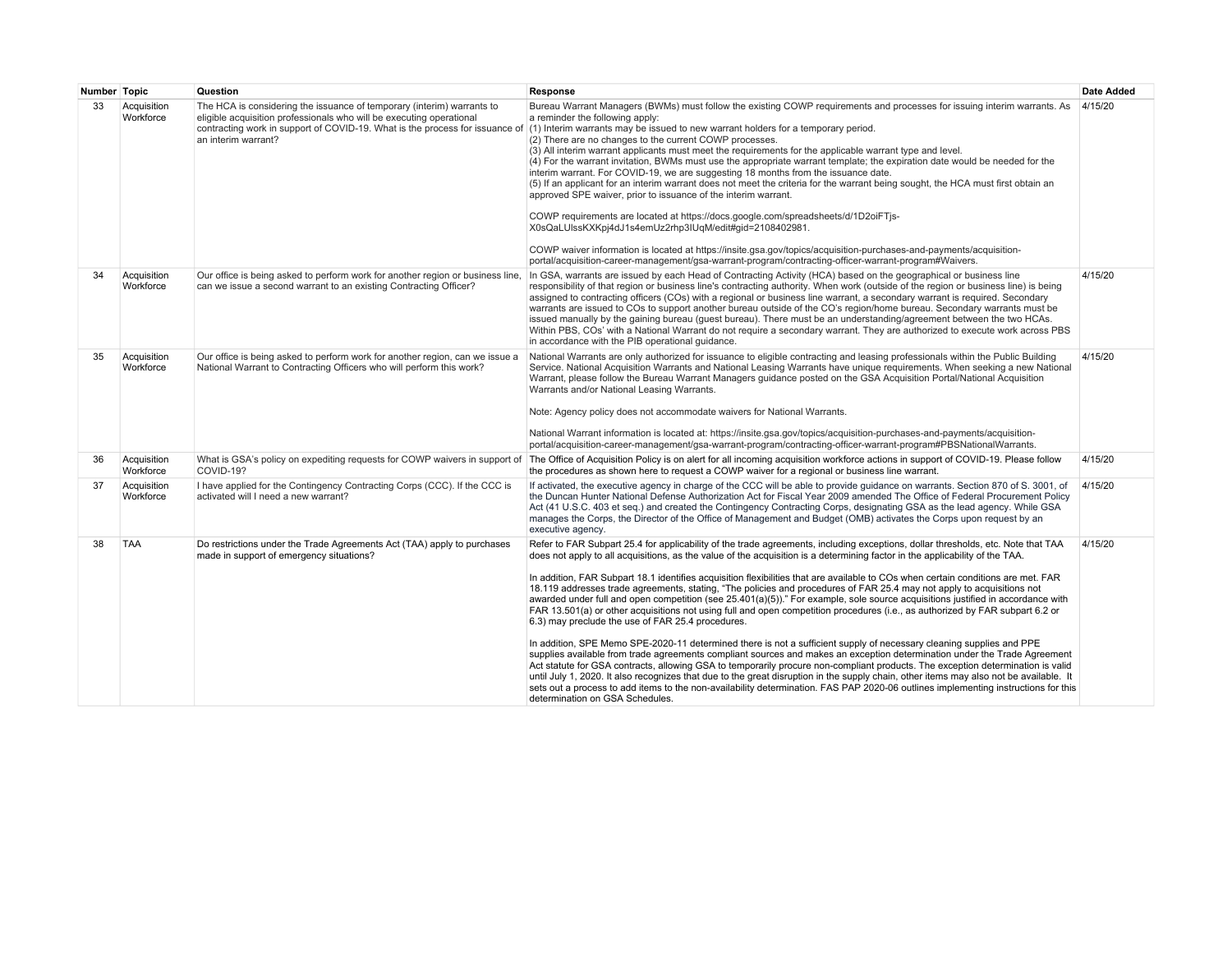| Number Topic |                                         | Question                                                                                                                                                                            | Response                                                                                                                                                                                                                                                                                                                                                                                                                                                                                                                                                                                                                                                                                                                                                                                                                                                                                                                                                                                                                                                                                                                                                                                                                                                                                                                                                                                                                                                                                                                                  | <b>Date Added</b> |
|--------------|-----------------------------------------|-------------------------------------------------------------------------------------------------------------------------------------------------------------------------------------|-------------------------------------------------------------------------------------------------------------------------------------------------------------------------------------------------------------------------------------------------------------------------------------------------------------------------------------------------------------------------------------------------------------------------------------------------------------------------------------------------------------------------------------------------------------------------------------------------------------------------------------------------------------------------------------------------------------------------------------------------------------------------------------------------------------------------------------------------------------------------------------------------------------------------------------------------------------------------------------------------------------------------------------------------------------------------------------------------------------------------------------------------------------------------------------------------------------------------------------------------------------------------------------------------------------------------------------------------------------------------------------------------------------------------------------------------------------------------------------------------------------------------------------------|-------------------|
| 39           | <b>TAA</b>                              | Can COs purchase products made in China in support of emergency<br>situations?                                                                                                      | FAR Part 25 provides policies and procedures on acquisition of foreign supplies, services, and construction materials. While<br>restrictions on foreign procurement often apply, COs may purchase products made in China in some situations. For example,<br>FAR 25.4 may not apply to acquisitions not awarded under full and open competition.<br>However, COs are prohibited from purchasing products made in China under certain circumstances:<br>- COs may not purchase a product if China is the country of origin when the policies and procedures in FAR 25.4 apply, as China<br>is not considered a designated country under the trade agreements.<br>- COs are prohibited from purchasing "covered telecommunications equipment and services" as substantial or essential<br>components of any system or as critical technology of any system (see FAR 4.21). Covered telecommunications equipment or<br>services, defined at FAR 4.2101, includes telecommunications and/or video surveillance equipment produced or provided by five<br>specified Chinese companies.<br>Note that when the trade agreements do not apply to an acquisition, the Buy American Act may apply (see FAR 25.1). However,<br>Buy American only applies to the acquisitions over the micropurchase threshold when supplies will be used in the U.S. Further,<br>while the Buy American Act establishes a preference for the purchase of domestically produced products over foreign ones, it<br>does not prohibit the purchase of foreign products. | 4/15/20           |
| 40           | <b>TAA</b>                              | What should COs do if a Schedule contractor has products available that<br>would meet the Government's need, but the products do not comply with the<br>Trade Agreements Act (TAA)? | Due to the COVID-19 pandemic, demand for certain critical and essential supply items has increased to the point that many FSS<br>contractors are unable to meet Federal requirements with TAA compliant products. To address the increased demand, the GSA<br>Senior Procurement Executive (SPE) has issued an exception determination citing non-availability and unusual and compelling<br>urgency as the basis for temporarily allowing the procurement of TAA non-compliant products under FSS contracts. In order to<br>preserve American lives and the American way of life, a determination of nonavailability and unusual and compelling urgency<br>was made. See SPE-2020-09 for further details.<br>PAP 2020-06 provides implementing guidance to FAS contracting officers (COs) on the award of TAA non-compliant products<br>under FSS contracts to support the Government's response to the Novel Coronavirus Disease (COVID-19) pandemic.                                                                                                                                                                                                                                                                                                                                                                                                                                                                                                                                                                                   | 4/15/20           |
| 41           | AbilityOne                              | What should COs do if a Schedule contractor has products available, but the<br>products are Essentially-the-Same (ETS) as products on the AbilityOne<br>Procurement list?           | Since there are no exceptions to the mandatory purchase of items on the AbilityOne Procurement List (FAR 8.704(b)), the CO<br>should contact other Schedule contractors that are Authorized AbilityOne Program distributors to determine if compliant products<br>are available. If the CO determines that the supplies on the Procurement List are not available on Schedule contracts within the<br>period required, the CO should purchase from Authorized AbilityOne Program distributors available through other sources (see<br>https://www.abilityone.gov/procurement list/product buy.html).                                                                                                                                                                                                                                                                                                                                                                                                                                                                                                                                                                                                                                                                                                                                                                                                                                                                                                                                      | 4/15/20           |
| 42           | Essential<br>Critical<br>Infrastructure | What work is considered "essential critical infrastructure" activities (and,<br>orders)?                                                                                            | In a DHS Memorandum dated March 19, 2020, DHS defines the criteria for being considered "essential critical infrastructure"<br>therefore, generally exempt from State or Local shelter-in-place/stay-at-home workers, i.e., performing work that is essential to continued critical infrastructure viability. Due to subsequent revisions to the DHS<br>Memorandum, SPE Memo SPE-2020-08 Supplement 1 directs HCA's to check the CISA website for the most current version of<br>the list of essential critical infrastructure activities when implementing the guidance in SPE Memo 2020-08. See SPE Memo<br>SPE-2020-08 which includes a sample template letter authorizing Contractors to identify that they are working under a contract<br>with the GSA and that they need to travel to the location at which the critical work is performed.                                                                                                                                                                                                                                                                                                                                                                                                                                                                                                                                                                                                                                                                                        | 4/15/20           |
| 43           | Essential<br>Critical<br>Infrastructure | How does a CO find out whether a contractor is subject to a shelter-in-place<br>order?                                                                                              | There is no central repository of all the active shelter-in-place/stay-at-home or similar orders issued by State and Local<br>Governments. COs can check online for the latest news from the website of State and Local Governments or the media<br>regarding where there are shelter-in-place/stay-at-home or similar orders in place. Additional guidance has been established<br>under SPE Memo SPE-2020-08.                                                                                                                                                                                                                                                                                                                                                                                                                                                                                                                                                                                                                                                                                                                                                                                                                                                                                                                                                                                                                                                                                                                           | 4/15/20           |
| 44           | Onboarding/<br>Offboarding              | Will any changes be made for PIV Card issuance to new contractors for<br>COVID-19?                                                                                                  | GSA will continue to collect and process fingerprints for vetting and issuance of PIV Cards (i.e., GSA Access Cards) as much as<br>feasible. The collection and submission of fingerprints may be delayed from normal timeframes.<br>If building access is needed and a PIV Card cannot be issued, the contractor must follow access procedures established by the<br>Facility Security Committee (FSC), which may require an escort in the absence of a PIV Card.<br>Contractors should consult with their Contracting Officer Representative (COR) to obtain quidance specifically tailored to their<br>situation.                                                                                                                                                                                                                                                                                                                                                                                                                                                                                                                                                                                                                                                                                                                                                                                                                                                                                                                      | 4/15/20           |
| 45           | General                                 | What is the communication plan for new policy and operational changes at<br>GSA for COVID-19 response?                                                                              | The pages at https://www.acquisition.gov/coronavirus and https://www.gsa.gov/covid19 serve as great resources for industry to<br>keep abreast of the latest policy changes and information related to the Federal and GSA-specific response to COVID-19. These<br>websites are being updated daily to ensure they are displaying the most current information.                                                                                                                                                                                                                                                                                                                                                                                                                                                                                                                                                                                                                                                                                                                                                                                                                                                                                                                                                                                                                                                                                                                                                                            | 4/15/20           |
| 46           | Payments                                | timely manner?                                                                                                                                                                      | If Government is working remotely, can contract payments still be issued in a Yes, payment processing is not impacted. Disbursements are currently accelerated to 15 day payment terms vs. the typical<br>contractual terms of 30 days under the Prompt Payment Act.                                                                                                                                                                                                                                                                                                                                                                                                                                                                                                                                                                                                                                                                                                                                                                                                                                                                                                                                                                                                                                                                                                                                                                                                                                                                      | 4/15/20           |
| 47           | Payments                                | What changes to contract payments should companies expect?                                                                                                                          | The System for Award Management (SAM) is extending registration expirations so that payments will not be held up for this<br>reason. Current registrants in SAM with active registrations expiring before May 16, 2020 will be afforded a one-time extension of<br>60 days. At this time, companies should not expect any other changes in payment processing and disbursement.                                                                                                                                                                                                                                                                                                                                                                                                                                                                                                                                                                                                                                                                                                                                                                                                                                                                                                                                                                                                                                                                                                                                                           | 4/15/20           |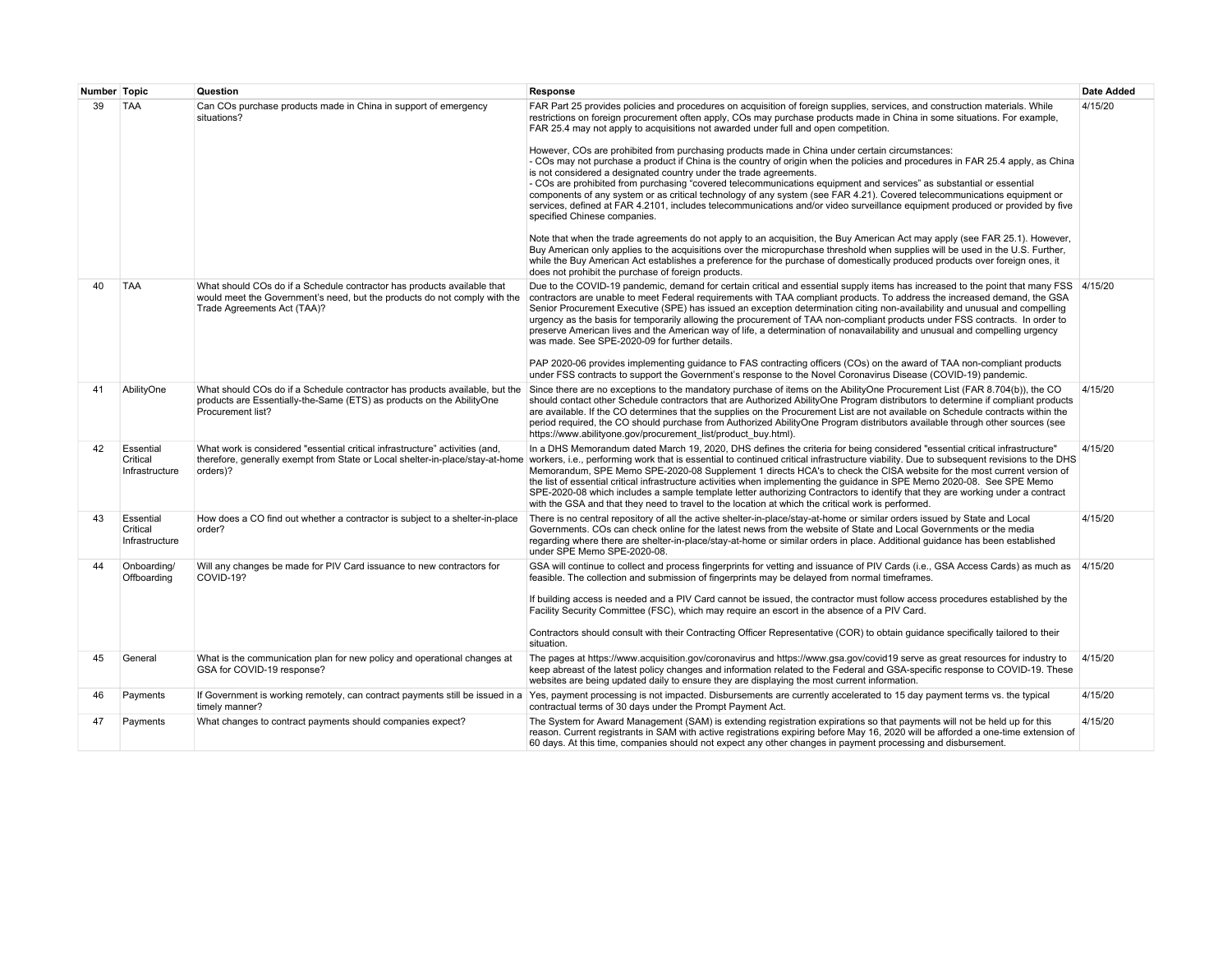| Number Topic |                                         | Question                                                                                                                                                                               | Response                                                                                                                                                                                                                                                                                                                                                                                                                                                                                                                                                                                                                                                                                                                   | <b>Date Added</b> |
|--------------|-----------------------------------------|----------------------------------------------------------------------------------------------------------------------------------------------------------------------------------------|----------------------------------------------------------------------------------------------------------------------------------------------------------------------------------------------------------------------------------------------------------------------------------------------------------------------------------------------------------------------------------------------------------------------------------------------------------------------------------------------------------------------------------------------------------------------------------------------------------------------------------------------------------------------------------------------------------------------------|-------------------|
| 48           | PPE                                     | Are there any special federal acquisition requirements for personal protective<br>equipment (PPE)?                                                                                     | Federal agencies are responsible for procuring PPE to support their mission. Federal agencies can use any of GSA's vehicles to<br>assist them in meeting their mission.                                                                                                                                                                                                                                                                                                                                                                                                                                                                                                                                                    | 4/24/20           |
|              |                                         |                                                                                                                                                                                        | FEMA has issued quidance that it cannot support Federal agencies with Stafford Act funds. FEMA's priority is to support the<br>medical community. FEMA is not taking any request from another Federal agency unless the agency is supporting a FEMA<br>mission and needs critical supplies to meet the mission.                                                                                                                                                                                                                                                                                                                                                                                                            |                   |
|              |                                         |                                                                                                                                                                                        | The Stafford Act funding is only for State and Local Government entity support; therefore, State and Local Governments can go<br>to FEMA for PPE assistance. State and Local Governments can submit requests for PPE through their State Emergency<br>Manager to have the request pushed up to the Regional FEMA Office. The Regional FEMA Office will submit the Resource<br>Request Forms (RRF) through the FEMA WebEOC which will go to the FEMA NRCC for fulfillment. These are being<br>consolidated and prioritized by the NRCC and given to FEMA or HHS for procurement action at the HQ level. State and Local<br>Governments are also encouraged to use whatever means necessary to contract for their PPE needs. |                   |
|              |                                         |                                                                                                                                                                                        | Hospitals should work through their State Emergency Manager to have the request pushed up to the region FEMA office.                                                                                                                                                                                                                                                                                                                                                                                                                                                                                                                                                                                                       |                   |
| 49           | Essential<br>Critical<br>Infrastructure | When would an HCA issue a letter attesting to what has been determined to<br>be an "essential critical infrastructure" activity?                                                       | The HCA would issue the letter under three circumstances:<br>a. When the HCA makes a determination that a contract involves an essential critical infrastructure activity;<br>b. When, for an assisted acquisition, the requesting agency advises the CO in writing that the requirement is in support of<br>essential critical infrastructure: or                                                                                                                                                                                                                                                                                                                                                                         | 4/24/20           |
|              |                                         |                                                                                                                                                                                        | c. When requested by a contractor, but only if the contractor is subject to a shelter-in-place/stay-at-home or similar order, and the<br>HCA has determined that the contract or task order involves an essential critical infrastructure activity.                                                                                                                                                                                                                                                                                                                                                                                                                                                                        |                   |
|              |                                         |                                                                                                                                                                                        | See SPE Memo SPE-2020-08 for GSA guidance on essential critical infrastructure activities.                                                                                                                                                                                                                                                                                                                                                                                                                                                                                                                                                                                                                                 |                   |
| 50           | Essential<br>Critical<br>Infrastructure | When doing assisted acquisition for DoD, what guidance should be<br>considered for contract work supporting essential critical infrastructure?                                         | A DoD memorandum dated March 20, 2020 states determinations of essential contract requirements come from "Senior<br>Procurement Executives and their associated Heads of Contracting Activities, Program Executive Officers, and Unit<br>Commanders/Directors." As such, the GSA Contracting Officer should obtain that information from the requesting agency to<br>support the GSA HCA memorandum that would be written per SPE Memo SPE-2020-08, allowing compliance with both DoD and<br>GSA quidance.                                                                                                                                                                                                                 | 4/24/20           |
| 51           | Onboarding/<br>Offboarding              | How do I return PIV Cards and Government Furnished Equipment (GFE) in<br>the absence of onsite Government personnel?                                                                   | During COVID-19, contractors should work with their Contracting Officer (CO) to return PIV Cards (i.e., GSA Access Cards) and<br>GFE. The CO will collaborate with GSA IT to provide a shipping label and further instructions for GFE. All cards can be mailed<br>to: HSPD-12 Program Management Office, 1800 F Street, N.W., Washington D.C. 20405. Contractors should notify the CO with<br>any tracking information. See Acquisition Letter MV-20-07 for additional information.                                                                                                                                                                                                                                       | 4/24/20           |
| 52           | Contract<br>Administration              | Can bonds be submitted electronically?                                                                                                                                                 | Yes, for any bonds required by FAR Part 28, electronic, mechanically-applied and printed signatures, seals and dates may be<br>used and shall be considered original signatures, seals and dates, without regard to the order in which they were affixed. See<br>class deviation CD-2020-05 for additional details.                                                                                                                                                                                                                                                                                                                                                                                                        | 4/24/20           |
| 53           | Acquisition<br>Workforce                | Is there flexibility with obtaining the continuous learning points required to<br>maintain my acquisition certification?                                                               | OFPP has approved a temporary extension for the continuous learning (CL) periods of acquisition certifications in good standing<br>as of February 1, 2020. At GSA, this is interpreted as follows:                                                                                                                                                                                                                                                                                                                                                                                                                                                                                                                         | 4/24/20           |
|              |                                         |                                                                                                                                                                                        | 1. The temporary extension applies to the limited number of acquisition workforce professionals who have CL periods expiring<br>between February 1, 2020 - September 30, 2020, AND are impacted by COVID-19 response efforts to the extent that obtaining<br>continuous learning points (CLPs) would be untenable at this time.                                                                                                                                                                                                                                                                                                                                                                                            |                   |
|              |                                         |                                                                                                                                                                                        | 2. The temporary extension is available for all acquisition certification programs: FAC-C, FAC-COR, FAC-P/PM, FAC-P/PM-IT,<br>LCP, Fleet-C, PPFS-C, and RPD-C.                                                                                                                                                                                                                                                                                                                                                                                                                                                                                                                                                             |                   |
|              |                                         |                                                                                                                                                                                        | GSA acquisition workforce members are strongly encouraged to fully utilize available learning assets to fulfill their CL<br>requirements before the end of the current CL period. AWD will maintain a central log to track impacted staff that will be shared<br>with GSA Bureau Certification Managers.                                                                                                                                                                                                                                                                                                                                                                                                                   |                   |
| 54           | General                                 | Who can contractors reach out to with questions?                                                                                                                                       | Contractors should always contact their Contracting Officer (CO) or Contracting Officer Representative (COR) if they have any<br>questions as it pertains to their contract.                                                                                                                                                                                                                                                                                                                                                                                                                                                                                                                                               | 4/24/20           |
|              |                                         |                                                                                                                                                                                        | Contractors may also visit https://www.qsa.gov/covid19 for details regarding GSA's activities in response to COVID-19. For any<br>agency-specific questions, please contact the GSA industry liaison at gsaombudsman@gsa.gov.                                                                                                                                                                                                                                                                                                                                                                                                                                                                                              |                   |
|              |                                         |                                                                                                                                                                                        | Finally, contractors can visit https://www.acquisition.gov/coronavirus for information related to the Federal response to COVID-<br>19. Any general policy questions to OMB may be directed to mbx.omb.ofppv2@omb.eop.gov.                                                                                                                                                                                                                                                                                                                                                                                                                                                                                                 |                   |
| 55           | Acquisition<br>Workforce                | Since the micro purchase threshold has been increased to \$20K for the<br>COVID-19 emergency, will contracting authority for those delegated<br>automatically go up to the full \$20k? | COWP warrant thresholds are automatically increased (as per Question 29). Those with the authority to perform micropurchases 4/24/20<br>have also had the limit of their Micropurchase Authority increase automatically.                                                                                                                                                                                                                                                                                                                                                                                                                                                                                                   |                   |
|              |                                         |                                                                                                                                                                                        | However, the bank imposed purchase card limits do not automatically increase. GSA Form 3661 will need to be completed by<br>any purchase card holder requesting the increase to the bank imposed limit on their purchase card to allow the increased<br>authority to be utilized. All temporary increases in card limit for coronavirus emergency are set to expire on July 1, 2020.<br>Requesting Official and Fund Manager signatures are required.                                                                                                                                                                                                                                                                      |                   |
|              |                                         |                                                                                                                                                                                        | Please complete the form and upload documents at this link: https://docs.google.<br>com/forms/d/e/1FAIpQLScWAIB7crBIwV__Lt8E-7QoQvsJnl0M6lbF9YMHSx0cb6og-A/viewform?vc=0&c=0&w=1.                                                                                                                                                                                                                                                                                                                                                                                                                                                                                                                                          |                   |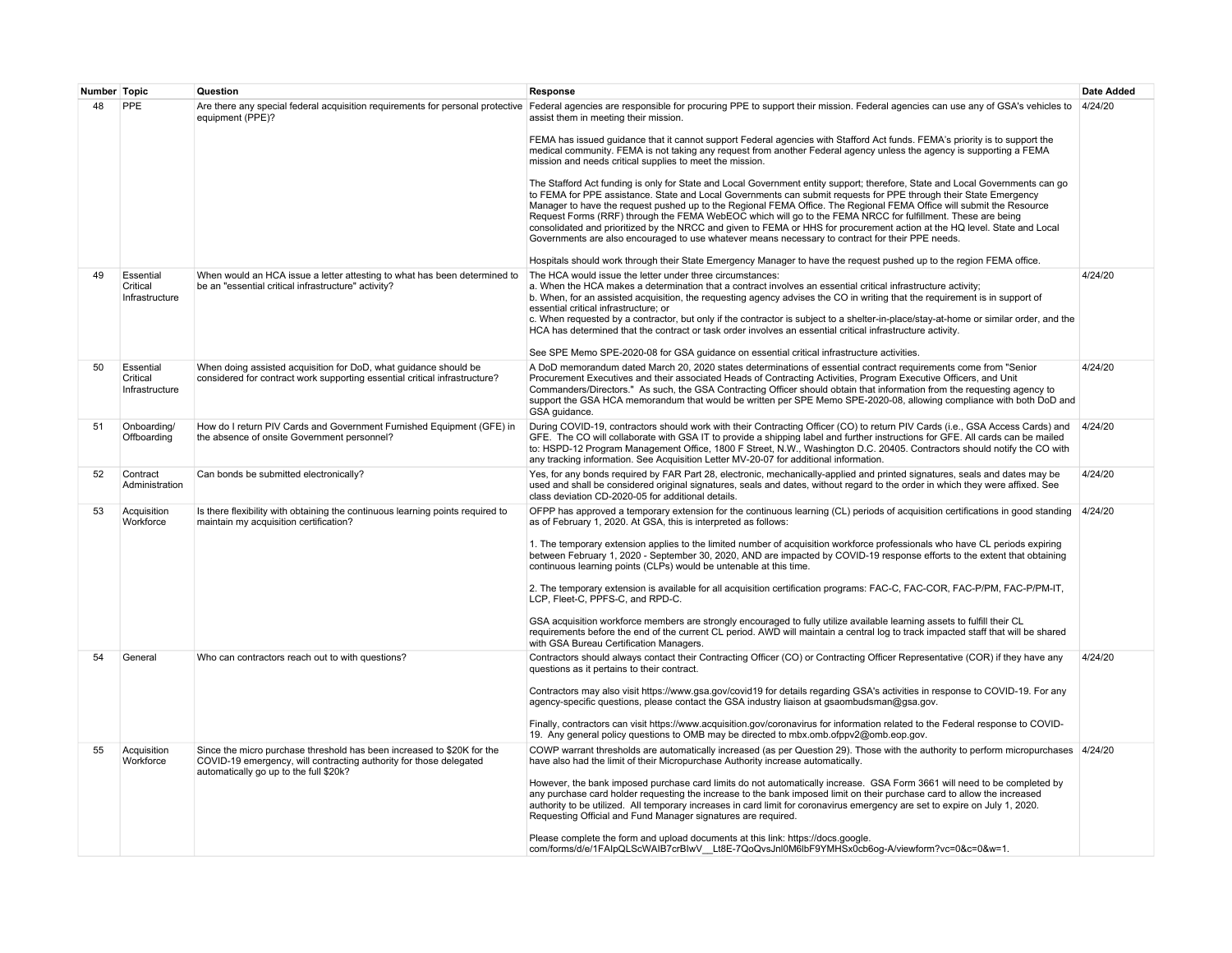| Number Topic |              | Question                                                                                                                                                                                                                                                  | Response                                                                                                                                                                                                                                                                                                                                                                                                                                                                                                                                                                                                                                                                                                                                                                                                                              | Date Added |
|--------------|--------------|-----------------------------------------------------------------------------------------------------------------------------------------------------------------------------------------------------------------------------------------------------------|---------------------------------------------------------------------------------------------------------------------------------------------------------------------------------------------------------------------------------------------------------------------------------------------------------------------------------------------------------------------------------------------------------------------------------------------------------------------------------------------------------------------------------------------------------------------------------------------------------------------------------------------------------------------------------------------------------------------------------------------------------------------------------------------------------------------------------------|------------|
| 56           | Compensation | How can Section 3610 of the CARES Act be implemented on GSA<br>Schedules or other GSA indefinite delivery vehicles (e.g., OASIS, GWACs,<br>$etc.$ )?                                                                                                      | Ordering agencies who have an existing order off of a GSA IDV such as Schedule, GWACs, etc. may exercise the authority<br>provided in Section 3610 of the CARES Act, subject to OMB quidance and their own agency requirements, but are not required<br>to do so.                                                                                                                                                                                                                                                                                                                                                                                                                                                                                                                                                                     | 4/24/20    |
|              |              |                                                                                                                                                                                                                                                           | Prior to exercising this authority, ordering agencies shall carefully consider if reimbursement for paid leave to keep the contractor<br>in a ready state is in the best interest of the Government, consistent with the stewardship principles and limitations in Section<br>3610 of the CARES Act, OMB quidance, and any applicable agency quidance.                                                                                                                                                                                                                                                                                                                                                                                                                                                                                |            |
|              |              |                                                                                                                                                                                                                                                           | If the ordering agency decides to exercise this authority, then the ordering agency should follow all of their applicable agency<br>guidance and should consult their counsel. If the ordering agency does not have a policy implementing Section 3610 authority,<br>but wishes to authorize reimbursement of paid leave, the contracting activity may follow the quidance in GSAR Class Deviation<br>CD-2020-12.                                                                                                                                                                                                                                                                                                                                                                                                                     |            |
|              |              |                                                                                                                                                                                                                                                           | Pursuant to the statute, an agency may be able to exercise this authority by modifying an existing order. Prior to modifying and in<br>accordance with the applicable agency quidance, an Ordering Contracting Officer shall ensure that funds are available; cite the<br>applicable FPDS COVID-19 NIA code; ensure the labor rates shall not include profit or fees; ensure reimbursement will not<br>exceed an average of 40 hours per week for each billed contract employee; and include language that the contractor agrees that<br>any amount received based on the exercise of this authority shall be reduced by the amount of credit a contractor is allowed<br>pursuant to Division G of Public Law 116–127 and any applicable credits a contractor is allowed under this Act, and any other<br>applicable agency guidance. |            |
|              |              |                                                                                                                                                                                                                                                           | Because Section 3610 specifies use of "minimum applicable contract billing rates", (e.g., Federal Supply Schedule, GWAC) rates<br>would not change. If the ordering agency negotiated a lower hourly rate, then that lower hourly rate becomes the minimum<br>applicable contract rate for the purpose of Section 3610 reimbursements.                                                                                                                                                                                                                                                                                                                                                                                                                                                                                                |            |
| 57           | <b>TAA</b>   | How long will it take for GSA to process a TAA exception modification<br>request?                                                                                                                                                                         | Although these contract modification requests will be processed in an expedited manner, the timeframes for executing individual 5/11/20<br>modification requests depends on the complexity/quality of the request.                                                                                                                                                                                                                                                                                                                                                                                                                                                                                                                                                                                                                    |            |
|              |              |                                                                                                                                                                                                                                                           | To facilitate expedited processing of a modification request: contractors should ensure that the instructions posted on www.gsa.<br>gov/mascontractrequirements are followed, and should notify the CO that a modification request to temporarily add non-TAA<br>compliant products under covered FSCs will be submitted. Note: COs can be found on gsaelibrary.gsa.gov by searching by<br>contract number or company name.                                                                                                                                                                                                                                                                                                                                                                                                           |            |
| 58           | <b>TAA</b>   | Is the current letter of supply still acceptable for TAA exception actions?                                                                                                                                                                               | Yes, but only if the TAA exception products are covered by the existing letter of supply on file. Otherwise, an updated letter of<br>supply may be necessary. Please note however that Clause I-FSS-644 Dealers and Supplier does allow for the submission of<br>evidence of an uninterrupted source of supply from which to satisfy the Government's requirements in place of a formal letter of<br>supply.                                                                                                                                                                                                                                                                                                                                                                                                                          | 5/11/20    |
| 59           | <b>TAA</b>   | Do contractors have to accept Schedule Mass Mod A812 prior to submitting<br>a modification request to add non-TAA compliant products?                                                                                                                     | It is highly recommended that contractors accept Mass Modification A812 to transition to the consolidated MAS solicitation as<br>soon as practicable.                                                                                                                                                                                                                                                                                                                                                                                                                                                                                                                                                                                                                                                                                 | 5/11/20    |
|              |              |                                                                                                                                                                                                                                                           | Whether acceptance of Mass Mod A812 is required before submitting a modification request to add non-TAA compliant products<br>depends on if contractors hold SINs that are relevant to the non-TAA compliant products to be proposed.<br>- If contractors are still under a legacy Schedule, and already hold a SIN that is relevant to the non-TAA compliant products, they<br>may submit a modification request to add the products prior to accepting Mass Mod A812.<br>- If contractors are still under a legacy Schedule, and do not hold a SIN that is relevant to the non-TAA compliant products, they<br>will need to accept Mass Mod A812 prior to submitting a modification request to add the SIN and non-TAA compliant products.                                                                                          |            |
| 60           | <b>TAA</b>   | SPE Memo 2020-11 Attachment 1 identifies the list of Federal Supply<br>Classes (FSC) that are covered by the TAA exception determination. Is the<br>authority limited to the specific products identified in the "General Products"<br>Purchased" column? | No, the specific products identified under "General Products Purchased" are intended to be examples of the types of non-TAA<br>compliant products that may be added to Schedule contracts to support the Government's COVID-19 response. Contractors are<br>not limited to only proposing N95 masks under FSC 4240, for example. If proposed TAA exception items fall under the FSC code<br>then it can be temporarily added to a contractor's Schedule contract.                                                                                                                                                                                                                                                                                                                                                                     | 5/11/20    |
| 61           | <b>TAA</b>   | Can I add a product, such as a COVID 19 test kit (Made in China), that is not<br>on the list of TAA exceptions in SPE-2020-11 to a Schedule contract?                                                                                                     | The authority to temporarily add non-TAA compliant products to Schedule contracts is limited to products that fall under the FSCs 5/11/20<br>identified in Attachment 1 of SPE-2020-11.                                                                                                                                                                                                                                                                                                                                                                                                                                                                                                                                                                                                                                               |            |
|              |              |                                                                                                                                                                                                                                                           | Note: the SPE has the latitude to update the SPE Memo to include additional FSCs. Any amendments to the SPE Memo will be<br>posted on GSA.gov and a GSA Interact Notice will be issued.                                                                                                                                                                                                                                                                                                                                                                                                                                                                                                                                                                                                                                               |            |
| 62           | <b>TAA</b>   | Can an economic price adjustment or other products/services additions be<br>proposed when submitting a modification request to temporarily add non-<br>TAA compliant products?                                                                            | Modification requests may include one or more Special Item Number (SIN) additions and one or more products, but the non-TAA  5/11/20<br>compliant products must fall under the covered FSCs listed in Attachment 1 of SPE-2020-11 and be in direct support of the<br>Government's COVID-19 response. Any requests to add other proposed product/service offerings, economic price adjustments,<br>etc. in conjunction with the modification request to add non-TAA compliant products will be rejected.                                                                                                                                                                                                                                                                                                                               |            |
| 63           | <b>TAA</b>   | If a contractor does not have any SINs related to the FSCs listed in SPE-<br>2020-11, are they able to add a SIN to their contract in order to sell these<br>products?                                                                                    | Yes, a Schedule contractor can submit an add SIN modification request to propose non-TAA compliant products if they do not<br>already hold a SIN relevant to the FSCs covered by SPE-2020-11.                                                                                                                                                                                                                                                                                                                                                                                                                                                                                                                                                                                                                                         | 5/11/20    |
| 64           | <b>TAA</b>   | they propose adding them to the Schedule contract?                                                                                                                                                                                                        | If a contractor has never sold non-TAA compliant products commercially, can Yes. Contractors proposing to add non-TAA compliant products must ensure the modification request is compliant with the<br>specific modification quidance for adding non-TAA compliant products as well as the MAS Modification Guidance published on<br>the GSA.gov 'Contract Requirements and Modification Guidance' site (www.gsa.gov/mascontractrequirements).                                                                                                                                                                                                                                                                                                                                                                                        | 5/11/20    |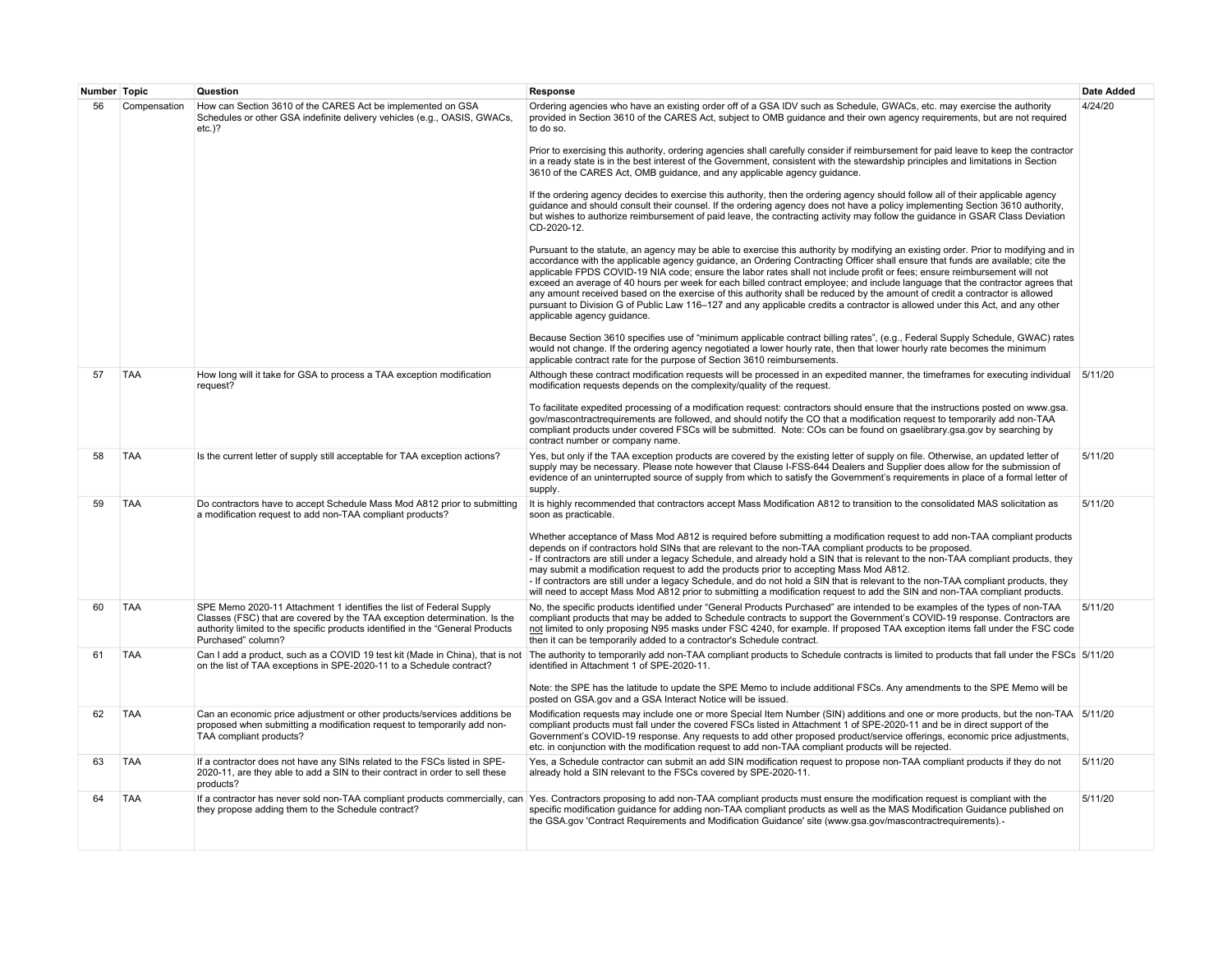| Number Topic |              | Question                                                                                                                                                                                                                                                                              | Response                                                                                                                                                                                                                                                                                                                                                                                                                                                                                                                                                                                                                                                                                                                                                                                                                                                                                                                              | <b>Date Added</b> |
|--------------|--------------|---------------------------------------------------------------------------------------------------------------------------------------------------------------------------------------------------------------------------------------------------------------------------------------|---------------------------------------------------------------------------------------------------------------------------------------------------------------------------------------------------------------------------------------------------------------------------------------------------------------------------------------------------------------------------------------------------------------------------------------------------------------------------------------------------------------------------------------------------------------------------------------------------------------------------------------------------------------------------------------------------------------------------------------------------------------------------------------------------------------------------------------------------------------------------------------------------------------------------------------|-------------------|
| 65           | <b>TAA</b>   | Should non-TAA compliant products that are temporarily added to a<br>Schedule contract be added to GSA Advantage?                                                                                                                                                                     | Yes, any non-TAA compliant products that are temporarily awarded on a Schedule contract must be uploaded via a SIP/EDI<br>change file for inclusion in the authorized price list on GSA Advantage!.<br>Contractors should include the following notice in the product description for all non-TAA compliant products awarded and<br>uploaded to the product catalog on GSA Advantage!: "ATTENTION: This non-TAA compliant product is only available for orders<br>supporting the Government's COVID-19 response efforts and subject to unilateral and immediate removal by GSA. There is no<br>dollar limit on FSS orders for this non-TAA compliant product, however, FSS orders that include these items must be issued no<br>later than July 1, 2020 unless authority is extended in the SPE Memo 2020-11. Orders shall be for as short of duration as is                                                                          | 5/11/20           |
|              |              |                                                                                                                                                                                                                                                                                       | feasible to ensure an adequate supply is obtained."                                                                                                                                                                                                                                                                                                                                                                                                                                                                                                                                                                                                                                                                                                                                                                                                                                                                                   |                   |
| 66           | <b>TAA</b>   | Performance (PoP) beyond July 2nd, can BPA orders be placed beyond the<br>July 2nd date?                                                                                                                                                                                              | If a Schedule BPA is established for TAA exception products with a Period of  BPA orders may only be placed while the authority outlined in SPE-2020-11 remains in place. At this time, the authority will<br>expire on July 1, 2020, so all orders must be issued on or before July 1, 2020. BPA orders issued on or before July 1, 2020, may<br>be completed after that date. If the Senior Procurement Executive determines it is appropriate to extend the TAA exception<br>authority, the SPE Memo will be amended. After the exception in SPE-2020-11 expires, COs cannot execute options on orders<br>that include non-TAA compliant items that were added pursuant to the exception in SPE 2020-11.                                                                                                                                                                                                                           | 5/11/20           |
| 67           | <b>TAA</b>   | Can Schedule contractors holding an Order-Level Materials (OLM) SIN<br>include non-TAA compliant products when submitting quotes to ordering<br>agencies?                                                                                                                             | If contractors hold an OLM SIN, and are not otherwise prohibited from quoting OLMs by the ordering agency, they may quote<br>non-TAA compliant products to support the Government's COVID-19 response if the products fall under the FSCs identified in<br>Attachment 1 of SPE-2020-11 as long as:<br>1) the SPE Memo remains in effect;<br>2) OLMs are not the primary basis or purpose of the order;<br>3) the work outlined in the order is otherwise eligible for the inclusion of OLMs; and<br>4) all other procedures/limitations related to OLMs are followed/satisfied.<br>(See GSAR 552.238-82 Special Ordering Procedures for the Acquisition of Order-Level Materials, the OLM SIN description and<br>the GSA.gov page for Order-Level Materials)                                                                                                                                                                          | 5/11/20           |
| 68           | <b>TAA</b>   | Will GSA issue standards for non-TAA compliant products, such as NIOSH<br>Approved (N95 masks) vs FDA Cleared (surgical masks)?                                                                                                                                                       | GSA will not issue specific standards for masks or other personal protective equipment. However, commercial warranties would<br>apply to any non-TAA compliant products that are temporarily awarded on a Schedule contract. Note: inclusion of this type of<br>information in the product descriptions facilitates the Government's evaluation of the proposed product and promotes clarity when<br>an ordering agency is viewing the item on GSA Advantage!.                                                                                                                                                                                                                                                                                                                                                                                                                                                                        | 5/11/20           |
| 69           | <b>TAA</b>   | How will non-TAA compliant products be removed from a Schedule contract<br>once a TAA exception is no longer effective?                                                                                                                                                               | GSAR Clause 552.238-79 Cancellation will be used to unilaterally remove any non-TAA compliant products from a Schedule<br>contract when SPE-2020-11 is cancelled or expires, or when an FSC is removed from Attachment 1 of SPE-2020-11.                                                                                                                                                                                                                                                                                                                                                                                                                                                                                                                                                                                                                                                                                              | 5/11/20           |
| 70           | <b>TAA</b>   | When the temporary authority to offer non-TAA compliant products on<br>Schedule contracts expires, what actions must a contractor take?                                                                                                                                               | GSA will issue a unilateral contract modification to remove the non-TAA compliant products from the Schedule contract.<br>Immediately upon issuance of the unilateral modification, contractors are required to submit a change file via SIP/EDI to remove<br>the non-TAA compliant products from the price list on GSA Advantage!.                                                                                                                                                                                                                                                                                                                                                                                                                                                                                                                                                                                                   | 5/11/20           |
| 71           | <b>TAA</b>   | Is an Ordering Contracting Officer required to consider non-TAA compliant<br>products under the covered FSCs while SPE-2020-11 is in effect?                                                                                                                                          | The Ordering Contracting Officer is not required to consider non-TAA compliant products if the instructions in the Request for<br>Quotes (RFQ) state that only TAA compliant products will be considered. The intent of the exception determination is to increase<br>supply of critical and essential items by granting COs the temporary authority to procure non-TAA compliant products under the<br>covered FSCs, it is not a mandate to do so.                                                                                                                                                                                                                                                                                                                                                                                                                                                                                   | 5/11/20           |
| 72           | <b>TAA</b>   | What should be submitted when proposing to temporarily add non-TAA<br>compliant products to a Schedule contract?                                                                                                                                                                      | Detailed instructions and templates for adding non-TAA compliant products are posted on the GSA.gov 'Contract Requirements<br>and Modification Guidance page (www.gsa.gov/mascontractrequirements). Please note that the standard modification<br>requirements for adding SINs/products also apply to any modification requests to add non-TAA compliant products.                                                                                                                                                                                                                                                                                                                                                                                                                                                                                                                                                                    | 5/11/20           |
| 73           | <b>TAA</b>   | Can an existing Schedule BPA be modified to include non-TAA compliant<br>products?                                                                                                                                                                                                    | If the products are within scope of the Schedule BPA, a Contracting Officer has the discretion to modify existing Schedule BPAs<br>to include non-TAA compliant products after the products have been added to the contractor's Schedule contract.                                                                                                                                                                                                                                                                                                                                                                                                                                                                                                                                                                                                                                                                                    | 5/11/20           |
| 74           | AbilityOne   | Can GSA contracting officers purchase Essentially the Same (ETS) items<br>identified in the Purchase Exception (PE) List for SPE Memo SPE-2020-10<br>under Schedule contracts?                                                                                                        | Yes, Supplement 1 to SPE-2020-10 was issued to authorize the temporary addition of ETS items to Federal Supply Schedule<br>(FSS) contracts for which purchase exceptions have or will be granted. The purchase exemptions apply to ETS requirements for<br>GSA only. This authority is effective only for the duration of the purchase exception covering the respective ETS item(s). At<br>expiration of the purchase exception(s), the ETS item(s) will immediately be removed from the contracts.<br>HCAs must track contracts and orders that use the purchase exception authority, and provide monthly reports by the 15th of the<br>month to their respective acquisition management offices, for final submission to the GSA SPE at spe.requests@gsa.gov. The<br>reports at a minimum should include copies of the solicitation/order and copies of the annotated bid abstract upon award of the<br>commercial contract/order. | 7/1/20            |
| 75           | Compensation | Are contractors entitled to compensation for idle staff costs, shut-down/start-<br>up costs, etc., if performance is not possible because of facility closures or<br>other restrictions and whose employees cannot telework because their job<br>duties cannot be performed remotely? | Yes, Class Deviation CD-2020-12 provides quidance for GSA contracting officers with considerations for using the authorities<br>granted in Section 3610 of the CARES Act.                                                                                                                                                                                                                                                                                                                                                                                                                                                                                                                                                                                                                                                                                                                                                             | 7/1/20            |